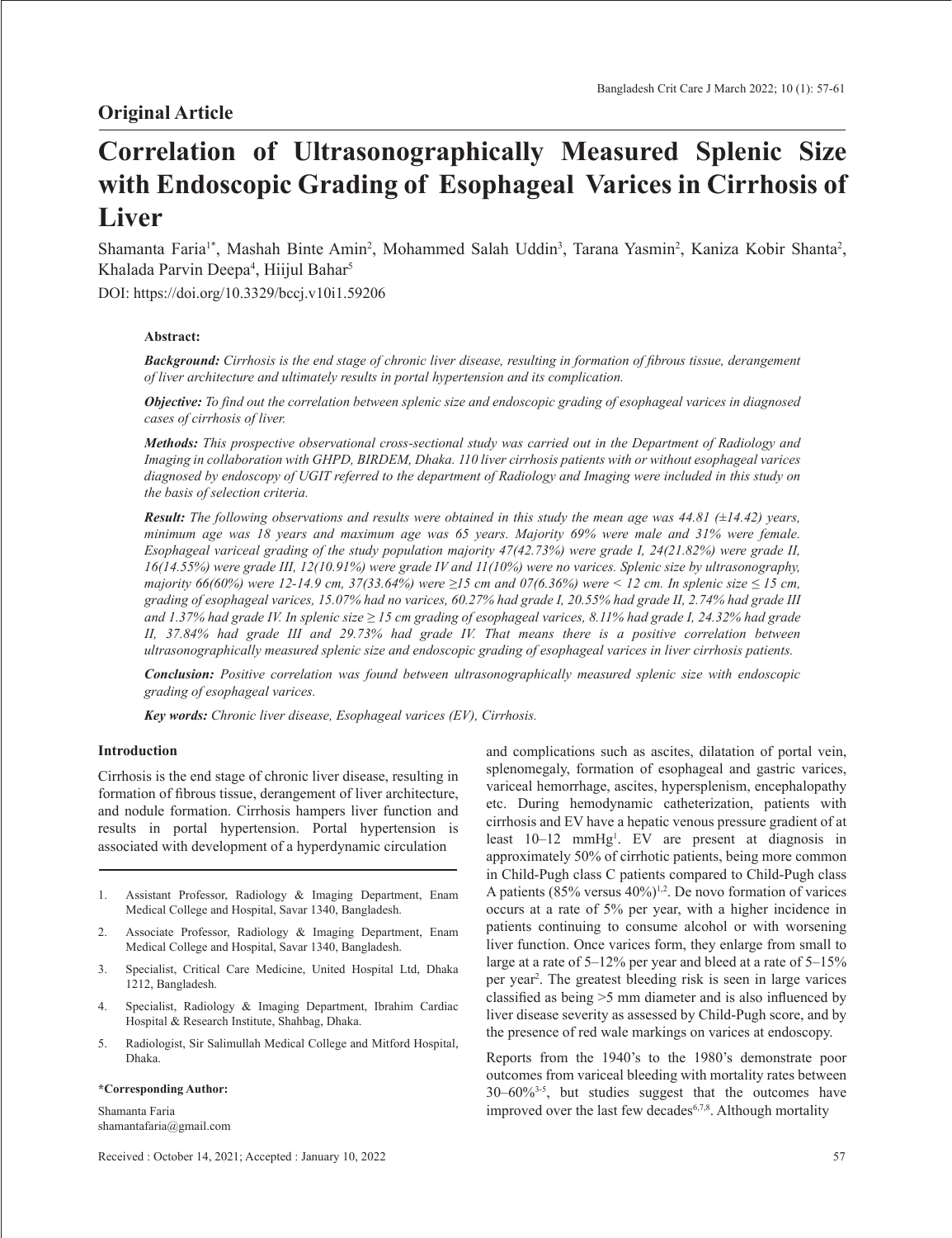## Bangladesh Crit Care J March 2022; 10 (1): 57-61

from a bleeding episode has decreased with improved endoscopic and radiological techniques together with new pharmacologic therapies, a 20-30% mortality means that bleeding from EV remains of significant clinical importance<sup>9</sup>. Early diagnosis of varices before the first bleed is essential as studies of primary prophylaxis clearly show that the risk of variceal haemorrhage can be reduced by 50% to about 15% for large esophageal varices<sup>10</sup>. Current guidelines recommend that all cirrhotic patients should be screened for varices at diagnosis, with follow up every 2-3 years for patients without varices (depending upon liver disease severity) and 1-2 years for patients with small varices, to assess for enlargement of varices and need for prophylactic treatment<sup>11</sup>. Upper Gastrointestinal endoscopy (UGIE) remains the gold standard for screening, but this test is not without its own limitations. There is conflicting evidence with regard to the interobserver agreement for endoscopic diagnosis of variceal presence, grade, or presence of red signs $12-14$ . The current guidelines cause a significant burden and cost to endoscopy units and necessitate patients having repeated unpleasant procedures even when up to 50% may still not have developed EV 10 years after the initial diagnosis<sup>2</sup>.

The spleen parenchyma is extremely homogeneous and it has a uniform mid-to-low echogenicity. When the spleen enlarges, it can be more echogenic. Splenomegaly commonly accompanies portal hypertension and is a noteworthy finding<sup>15,16</sup>. A maximum cephalo-caudal measurement exceeding 12 cm indicates enlargement with a high degree of reliability<sup>17</sup>.

If it is possible to correlate the development of EV with splenic size by noninvasive means such as USG this will reduce the number of endoscopies required for diagnosis of portal hypertension.

Grading of EV was done<sup>18</sup>:

Grade-I- Small varices without luminal prolapse.

Grade-II- Moderate-sized varices showing luminal prolapse minimally obscuring the gastro-esophageal junction.

Grade-III- Large varices showing luminal prolapse substantially obscuring the gastro-esophageal junction.

Grade-IV- Very large varices completely obscuring the gastro-esophageal junction.

#### **Methodology:**

This prospective observational cross-sectional study was carried out in the Department of Radiology and Imaging in collaboration with GHPD, BIRDEM, Dhaka. The study was carried out over a period of one year from 1st March 2015 to 29th February 2016. Liver cirrhosis patients with or without EV diagnosed by endoscopy of UGIT referred to the department of Radiology and Imaging were included in this study on the basis of selection criteria.

Inclusion Criteria are the following

- 1. Diagnosed cases of cirrhosis of liver.
- 2. Endoscopy of upper gastro-intestinal tract done.
- 3. Adult patients of both sexes.

Exclusion Criteria are the following

- 1. Patients suffering from acute liver failure,
- 2. Active gastro-intestinal tract bleeding.
- 3. Patients who have done endoscopic band ligation (EBL).

After taking written consent 110 patients with liver cirrhosis were included in this study. Diagnosis of liver cirrhosis was based on combination of clinical signs & symptoms, laboratory findings (deranged coagulation profile, reversal of albumin/globulin ratio) and Ultrasonographic findings (size and echogenicity of the liver). Endoscopy was done in the department of gastroenterology. Ultrasonogram was done by the researcher first by Hitachi Aloka F-37, Aloka prosound-6, Simens Sonoline Antares & confirmed by a radiologist who did not know the finding of endoscopy. Splenic size was measured ultrasonographically by placing the patient in supine position, using 2 - 5 MHz curvilinear transducer in the coronal plane of section posteriorly in one of the lower left intercostal spaces. The patient was examined in various degrees of inspiration to maximise the window to the spleen. The plane of section was then be swept posteriorly and anteriorly to view the entire volume of spleen. The average adult spleen was measured 12 cm in length.

Statistical analyses were carried out by using the Statistical Package for Social Sciences version 20.0 for Windows (SPSS Inc Chicago Illinois USA) and Microsoft Excel were utilized for data management and analysis. Exploratory data analysis was carried out to describe the study population where categorical variables were summarized using frequency tables and continuous variables were summarized using measures of central tendency and dispersion such as mean, median, percentiles and standard deviation. To determine association chi squared tests was used. Means and proportions were compared with Chi-square  $(x^2)$  and t-Test. A p-value of less than 0.05 was considered statistically significant.

## **Results:**

Total 110 patients with liver cirrhosis were included in this study. Mean age was  $44.81$  ( $\pm$ 14.42) years, minimum age was 18 years and maximum age was 65 years (Table 1). Among them majority 69% were male and 31% were female.

| <b>Table 1</b>                              |                     |                 |  |  |
|---------------------------------------------|---------------------|-----------------|--|--|
| <b>Number</b><br>Age in years<br>Percentage |                     |                 |  |  |
| 18-20 yrs                                   | 09                  | 08.2            |  |  |
| $21-30$ yrs                                 | 08                  | 07.3            |  |  |
| $31-40$ yrs                                 | 25                  | 22.7            |  |  |
| $41-50$ yrs                                 | 38                  | 34.5            |  |  |
| 51-60 yrs                                   | 09                  | 08.2            |  |  |
| $61 - 65$ yrs                               | 21                  | 19.1            |  |  |
| Total                                       | 110                 | 100.0           |  |  |
| Mean $\pm SD$                               | 44.81 $(\pm 14.42)$ | Range 18-65 yrs |  |  |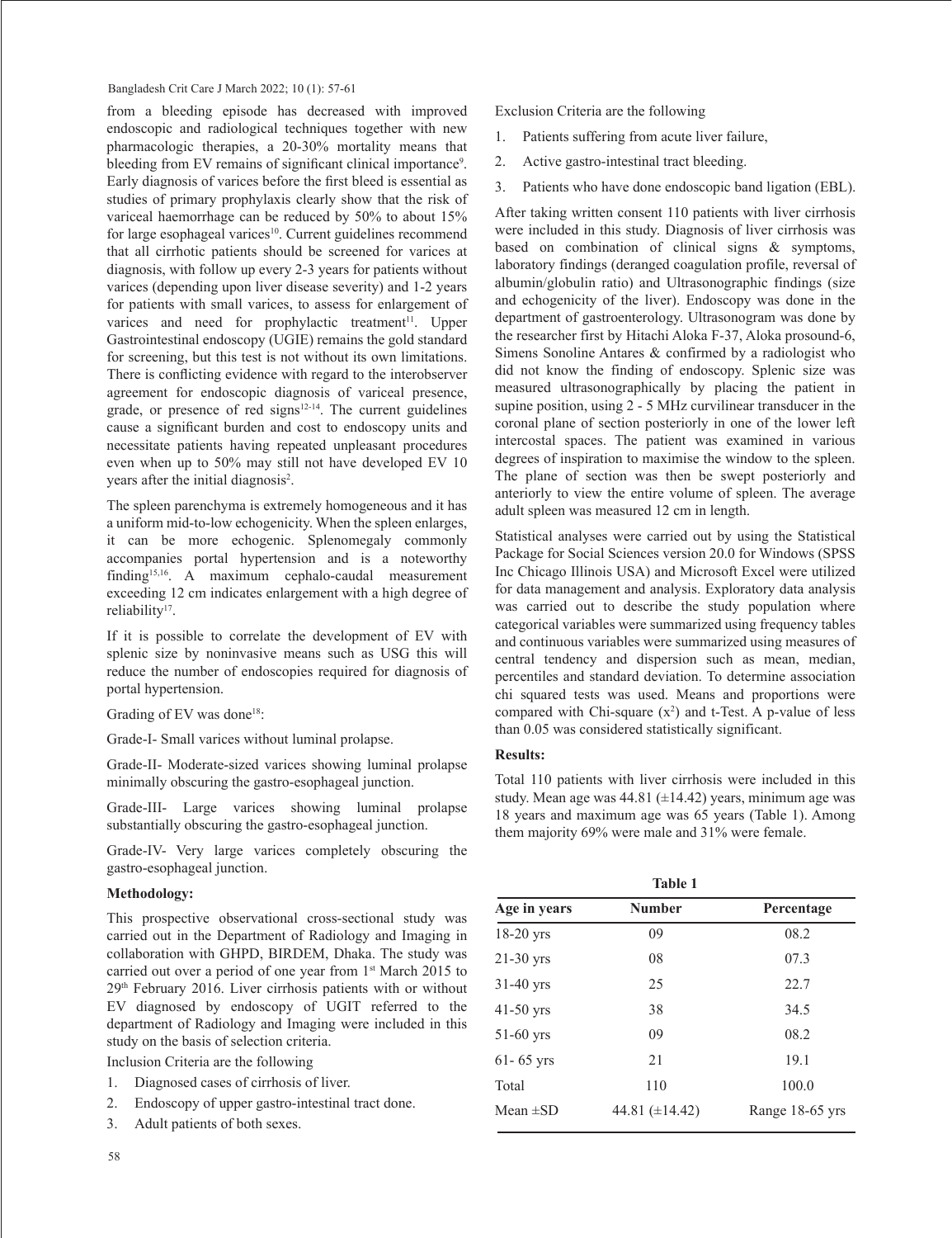Table 2 shows baseline laboratory findings of the study population (n=110)**.** 

Table 3 shows EV grading of the study population, majority 47(42.73%) were grade (I).

| <b>Table 2</b>                  |       |                          |          |                 |
|---------------------------------|-------|--------------------------|----------|-----------------|
|                                 | Mean  | Std.<br><b>Deviation</b> |          | Minimum Maximum |
| Albumin<br>(gm/L)               | 28.36 | $\pm 7.43$               | 17.00    | 44.00           |
| <b>Bilirubin</b><br>(mg/dl)     | 6.80  | $\pm 7.24$               | 01.00    | 26.90           |
| Prothrombin 16.66<br>time (sec) |       | $\pm 2.96$               | 12.10    | 22.40           |
| Platelet<br>$count$ (/ $cu$ mm) |       | $136345.45 \pm 78530.35$ | 38000.00 | 320000.00       |

| Table 3      |               |            |  |  |
|--------------|---------------|------------|--|--|
|              | <b>Number</b> | Percentage |  |  |
| No varices   | 11            | 10.00      |  |  |
| Grade $(I)$  | 47            | 42.73      |  |  |
| Grade (II)   | 24            | 21.82      |  |  |
| Grade (III)  | 16            | 14.55      |  |  |
| Grade $(IV)$ | 12            | 10.91      |  |  |
| Total        | 110           | 100        |  |  |

Table 4 showed splenic size by Ultrasonography, majority 66(60%) were 12-14.9 cm.

| <b>Table 4</b> |               |            |  |  |
|----------------|---------------|------------|--|--|
|                | <b>Number</b> | Percentage |  |  |
| < 12 cm        | 07            | 6.36       |  |  |
| $12 - 14.9$ cm | 66            | 60.00      |  |  |
| $>15$ cm       | 37            | 33.64      |  |  |
| Total          | 110           | 100.0      |  |  |

Table 5 shows relation between grading of EV with splenic size. Here splenic size by cm was increased with high esophageal grade and that was statistically significant.

| Table 5     |                                      |                   |                 |              |             |         |
|-------------|--------------------------------------|-------------------|-----------------|--------------|-------------|---------|
| EV          | Splenic size by cm                   |                   |                 | <b>Total</b> | ${\bf X}^2$ | p value |
|             | $12$ cm n $\left(\frac{0}{0}\right)$ | 12-14.9 n $(\%$ ) | $\geq$ 15 n (%) | $n$ (%)      |             |         |
| no varices  | 06(85.7)                             | 05(7.6)           | $00\,$          | 11(10)       | 49.13       | < 0.001 |
| Grade $(I)$ | 01(14.3)                             | 46(69.7)          | $00\,$          | 47(42.7)     | 49.53       | < 0.001 |
| Grade (II)  | $00\,$                               | 14(21.2)          | 10(27.1)        | 24(21.8)     | 2.56        | 0.27    |
| Grade (III) | $00\,$                               | 01(1.5)           | 15(40.5)        | 16(14.5)     | 30.32       | 0.001   |
| Grade (IV)  | $00\,$                               | $00\,$            | 12(32.4)        | 12(10.9)     | 26.57       | 0.001   |
| Total       | 07(100)                              | 66(100)           | 37(100)         | 110(100)     |             |         |

Table 6 shows correlation between splenic size with grading of EV and it was statistically significant ( $p<0.001$ ).

| Table 6:           |                                 |        |         |  |
|--------------------|---------------------------------|--------|---------|--|
|                    | <b>Correlation Coefficients</b> |        | P value |  |
| Splenic size vs EV | 0.737                           | 11.340 | < 0.001 |  |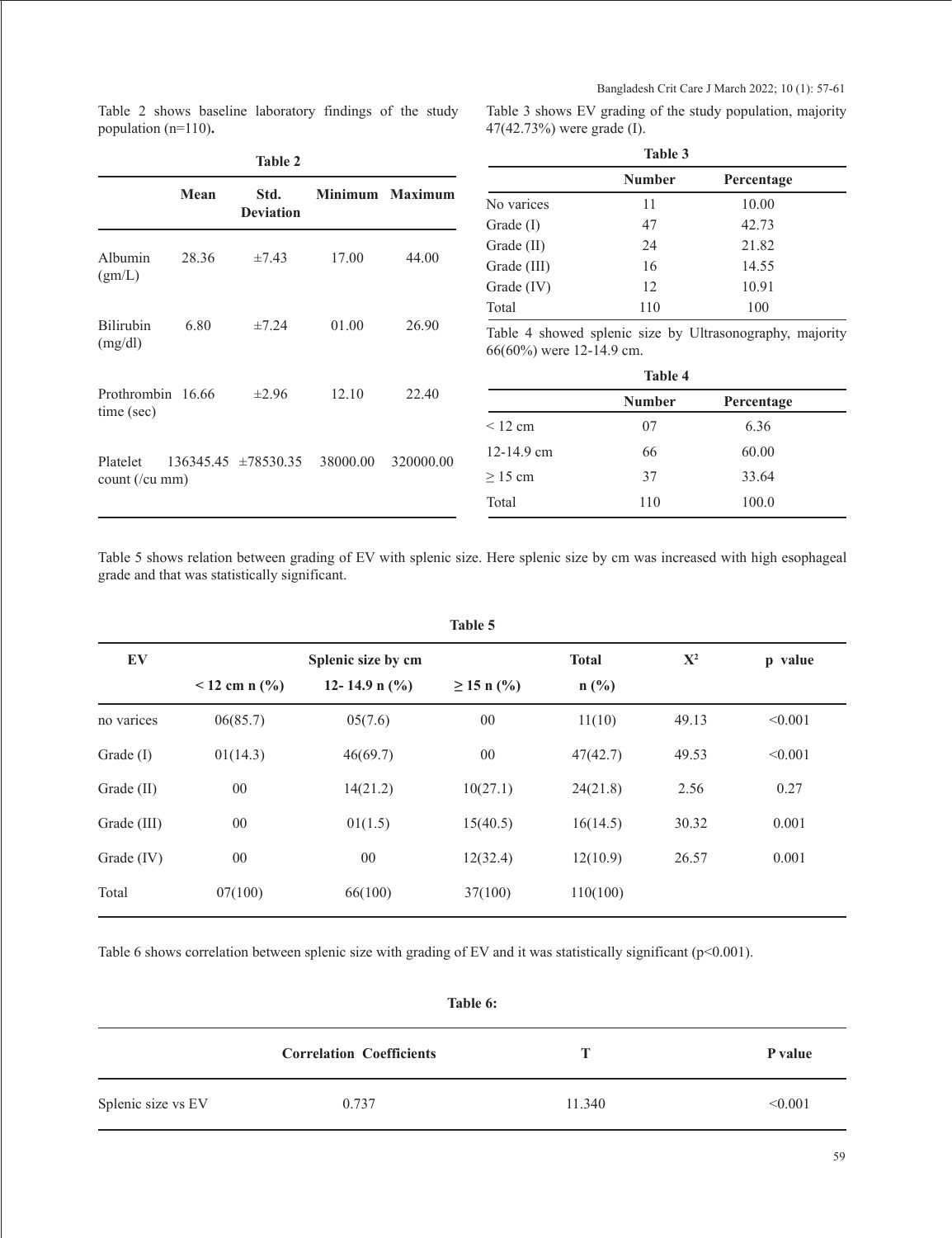Figure 1 shows positive correlation between splenic size with grading of EV. If splenic size is increased than grading of EV is increased and that was statistically significant.





#### **Discussion**

Esophageal variceal bleeding is one of the most dreaded complications of cirrhosis because of its high mortality. Prevention of esophageal variceal bleeding remains at the forefront of long-term management of cirrhotic patients. But performing endoscopy in every patient is cumbersome and costly. Splenic size could be good predictor of esophageal varices. This cross-sectional study took place in department of Radiology and Imaging, BIRDEM hospital, Dhaka. Purposive sampling technique (n=110) was used and liver cirrhosis patients with or without EV diagnosed by endoscopy of Upper GIT referred to the department of Radiology and Imaging was included in this study.

In this study mean age was  $44.81$  ( $\pm$ 14.42) years, minimum age was 18 years and maximum age was 65 years. Majority 69% were male and 31% were female. Mean albumin level were  $28.36(\pm 7.43)$  (gm/l), mean bilirubin  $6.80(\pm 7.24)$ (mg/dl), mean prothrombin time 16.66  $(\pm 2.96)$  sec. In a study Sakr et al. showed they were 66 males (55%) and 54 females (45%) with a mean age of  $53.6 \pm 1.2$  years (range 44-63) years) 19. In another study Mandal et al. found average serum albumin level was  $2.76 \pm 0.585$  gm/dl, average platelet counts were  $1,11,000 \pm 2,840$  and  $2,15,000 \pm 5,500$ /cu mm of blood in the same groups respectively $18$ .

In our study EV grading of the study population majority 47(42.73%) were grade (i), 24(21.82%) were grade (ii), 16(14.55%) were grade (iii),12(10.91%) were grade (iv) and 11(10%) were no varices. Sakr et al. study showed grading of EV among studied patients showed that ten cases (14.9%) had grade I, 18 (26.9%) had grade I-II, 8 (11.9%) had grade II, 16 (23.9%) had grade II-III, 11 (16.4%) had grade III, 4 (6%) had grade III-IV EV. None of enrolled patients had grade IV EV19.

In present study splenic size by ultrasonography majority 66(60%) were 12-15 cm, 37(33.64%) were  $\geq$ 15 cm and  $07(6.36\%)$  were  $\leq 12$  cm. In study of Sudha Rani et al  $(2015)$ study showed when cut off value for spleen size taken as 15 cm, 45 patients out of 65 patients (69%) with varices found to have Spleen size  $> 15$  cm. 25 patients out of 30 patients (83%) with large varices found to have spleen size  $> 15$  cm<sup>20</sup>.

In current study showed in splenic size  $\leq 15$  cm grading of EV, 15.07% had no varices, 60.27% had grade (i), 20.55% had grade (ii), 2.74% had grade (iii) and 1.37% had grade (iv). In splenic size  $\geq$  15 cm grading of EV, 8.11% had grade (i), 24.32% had grade (ii), 37.84% had grade (iii) and 29.73% had grade (iv). That means whereas splenic size increase than EV grade is high  $(p \le 0.001)$  that was statistically significant. Nemichandra et al found that there was a positive correlation between grading of EV and splenic size<sup>21</sup>. Splenic size of >131.5mm and >131.29mm were associated with presence of esophageal varices in cirrhosis as studied by Esmat and Omran and Mandal et al respectively<sup>18,22</sup>. In Umar et al. (2015) a splenic size of  $>13$  cm was found in 54 (75%) cases having mean splenic diameter of 14.5 cm (±2.39. Level of significance was determined by application of Pearson chi square (p-value  $\leq 0.001$ )<sup>23</sup>.

In current study positive correlation between splenic size with grading of EV. If splenic size is increased than grading of EV is increased that was highly statistically significant. Platelet count  $\leq 88$  x 103 / uL was found to be significantly associated with presence of varices by Zaman et  $al<sup>24</sup>$ .

Gil et al identified esophageal varices in 70% cases when surveillance endoscopy was performed only in cirrhotic patients with platelet count  $<$  140, 000 u/L INR  $>$  105 and portal vein diameter  $> 13$  mm<sup>25</sup>. Schepis et al found in their study in cirrhotic patients that prothrombin activity < 70%, platelet count < 100 x 109/L, portal vein diameter > 13 mm are non-invasive predictors of varices<sup>26</sup>. Sarwar et al found that Serum Albumin <2.95 gm/dL platelet count <88 x 103/uL portal vein diameter > 11 mm are non-endoscopic predictors of varices<sup>27</sup>.

In Mandal et al. study, it was also found that in patients with gastro- esophageal varices, grading of varices directly correlated with portal vein diameter and spleen size.  $(r = 0.707)$ and 0.467 respectively). That implied, when portal vein diameter and spleen size increased, EV also transformed to higher grades. Average portal vein diameter and spleen size in higher grade varices were  $14.43 \pm 0.86$  mm and  $15.36 \pm 2.14$ cm18. In a study by Schepis et al. portal vein diameter 13 mm was associated with higher grade varices<sup>26</sup>. Sharma and Aggarwal had noted that a clinically palpable spleen was associated with high grade varices; however, they did not measure the splenic size radiologically<sup>28</sup>.

Splenomegaly and portal vein diameter are also reliable predictors of variceal hemorrhage, in a study carried out by Mandal et al. it has been shown that grading of EV also correlate with splenic size and portal vein diameter. In their study average portal vein diameter and splenic size in high grade varices were  $14.43 \pm 0.86$  mm and  $15.36 \pm 2.14$  cm<sup>18</sup>.